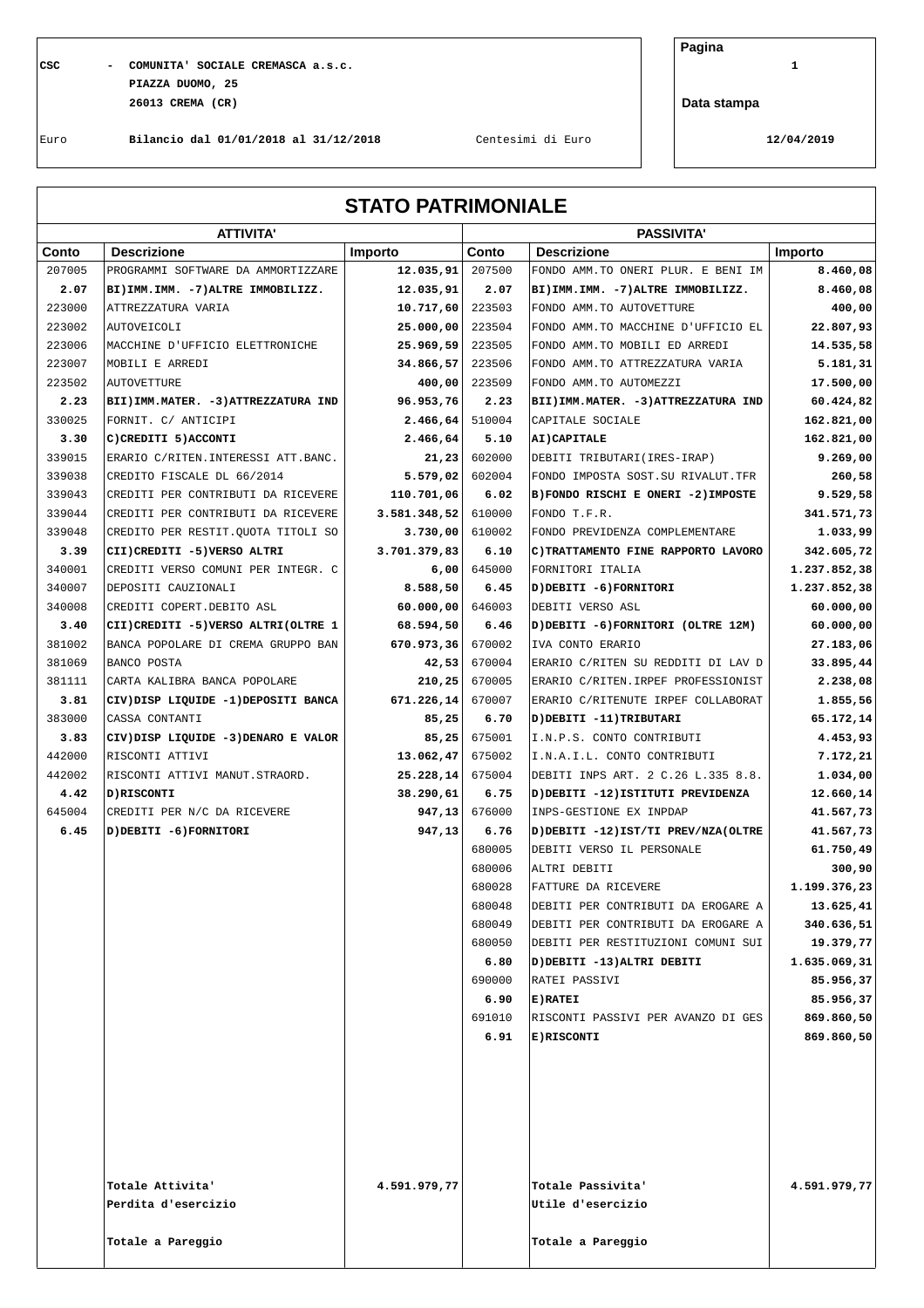## **CSC - COMUNITA' SOCIALE CREMASCA a.s.c. 1 PIAZZA DUOMO, 25 26013 CREMA (CR)**

**Pagina**

**Data stampa**

Euro **Bilancio dal 01/01/2018 al 31/12/2018** Centesimi di Euro **12/04/2019**

| <b>CONTO ECONOMICO</b> |                                     |              |        |                                       |              |
|------------------------|-------------------------------------|--------------|--------|---------------------------------------|--------------|
|                        | <b>COSTI</b>                        |              |        | <b>RICAVI</b>                         |              |
| Conto                  | <b>Descrizione</b>                  | Importo      | Conto  | <b>Descrizione</b>                    | Importo      |
| 803100                 | SERVIZI RETTE TUTELE MINORI + FAM.  | 1.441.366,02 | 905300 | ABBUONI E ARROTONDAMENTI ATTIVI       | 31,70        |
| 803101                 | SERVIZI RETTE STRUTTURE DISABILI (  | 744.239,97   | 905324 | DONAZIONI                             | 108,52       |
| 803102                 | SERVIZI GESTIONE CDD IL SOLE        | 457.147,52   | 9.05   | A5) ALTRI RICAVI                      | 140,22       |
| 803103                 | SERVIZI SAP                         | 2.729.936,97 | 906500 | CONTRIB. FDO NAZIONALE POLITICHE SO   | 611.065,21   |
| 803104                 | SERVIZI SAD                         | 573.131, 24  | 906501 | CONTRIB. FDO SOCIALE REGIONALE        | 865.529,70   |
| 803105                 | SERVIZI ADM                         | 174.948, 14  | 906502 | CONTR.FDO AMMINISTRAZIONE PROVINCI    | 35.407,98    |
| 803106                 | SERVIZI SIP                         | 14.883, 61   | 906503 | CONTRIB. COMUNI PER GESTIONE ASSOC    | 5.648.975,62 |
| 803107                 | ALTRI SERVIZI IN GESTIONE ESTERNAL  | 50.923, 92   | 906505 | CONTRIB. ATS EX AZIENDA SAN.LOCALE    | 406.908,43   |
| 803108                 | SERVIZI MEDIAZIONE CULTURALE        | 12.000,00    | 906506 | CONTR. FDO DI SOLIDARIETA'            | 899.254,62   |
| 803109                 | PROGETTO CENTRO DIURNO - CLAC       | 83.163, 81   | 906507 | CONTRIBUTO COMUNE DI CREMA            | 95.208,15    |
| 8.03                   | <b>B7)SERVIZI</b>                   | 6.281.741,20 | 906510 | FONDO NON AUTOSUFFICIENZA             | 369.978,44   |
| 804301                 | VIDIMAZ. / IMP.REG. / BOLLO / CCGG  | 309,87       | 906511 | CONTRIBUTI ENTI PRIVATI PER PROGET    | 185.337,22   |
| 804400                 | FORZA MOTRICE-ILLUMINAZIONE         | 6.627,73     | 906513 | CONTRIBUTO REGIONE LOMBARDIA          | 147.192,72   |
| 804405                 | TELEFONICHE/TELEX 80%               | 10.294,87    | 906515 | CONTRIBUTI ALTRI COMUNI O ENTI PRI    | 15.134,03    |
| 804551                 | PRESTAZIONI PER COORDINAMENTO       | 12.035,99    | 9.06   | A5) CONTRIBUTI CONTO ESERCIZIO        | 9.279.992,12 |
| 804556                 | CONTRATTI ASSISTENZA SOFTWARE/HARD  | 23.587,48    | 946001 | INTERESSI ATTIVI                      | 81,58        |
| 804564                 | TRASF.COMUNI-ALTRI ENTI COORD.SERV  | 81.199,98    | 9.46   | C16) PROV. FIN. - C) TITOLI DA ATTIVO | 81,58        |
| 804572                 | TRASF.COMUNE-ALTRI ENTI QUOTA PER   | 242.392,82   | 970001 | SOPRAVVENIENZE ATTIVE                 | 6.221,73     |
| 804573                 | TRASF.F.DO SOCIALE REGIONALI COMUN  | 387.984,83   | 9.70   | E20) PROVENTI STRAORDINARI            | 6.221,73     |
| 804574                 | TRAS.COMUNE-ALTRI ENTI QUOTA TITOL  | 541.631,16   |        |                                       |              |
| 804575                 | TRASF.COMUNE-ALTRI ENTI QTA COM.CR  | 5.054,69     |        |                                       |              |
| 804578                 | MANUTENZIONE AUTO DED. 20%          | 776,20       |        |                                       |              |
| 804600                 | ALTRI COSTI PER SERVIZI             | 1.129,38     |        |                                       |              |
| 804603                 | TENUTA CONTABILITA` E PAGHE         | 24.692,73    |        |                                       |              |
| 804604                 | PRESTAZIONI OCCASIONALI             | 6.397,90     |        |                                       |              |
| 804607                 | ASSICURAZIONI REALI                 | 13.907,28    |        |                                       |              |
| 804612                 | SPESE MANUTENZIONE LIMITE 5%        | 1.209,58     |        |                                       |              |
| 804613                 | SPESE MANUT. ORDINARIE BENI DI TER  | 1.805,60     |        |                                       |              |
| 804615                 | SPESE MANUTENZ. STRAORD. SU BENI DI | 11.656,01    |        |                                       |              |
| 804617                 | MANUTENZIONI DETRAIBILI             | 268,40       |        |                                       |              |
| 804619                 | PUBBLICITA`                         | 1.000,00     |        |                                       |              |
| 804634                 | PRESTAZIONI PROF. ASSISTENTI SOCIAL | 1.430,00     |        |                                       |              |
| 804635                 | PRESTAZIONE PROF.PSICOLOGI          | 85.739,99    |        |                                       |              |
| 804636                 | PRESTAZIONI PROF. PEDAGOGISTI       | 1.095,66     |        |                                       |              |
| 804637                 | PRESTAZIONI PROF. CONSULENTI LEGALI | 14.669,82    |        |                                       |              |
| 804638                 | COSTI DI FORMAZIONE-AGGORN.E PREST  | 18.942,00    |        |                                       |              |
| 804639                 | PRESTAZIONI PROF. CONSULENTI TECNIC | 16.686,00    |        |                                       |              |
| 804642                 | COMUNICAZIONI E PROMOZIONI          | 1.409,17     |        |                                       |              |
| 804645                 | COMPENSI REVISORI DEI CONTI         | 9.084,60     |        |                                       |              |
| 804648                 | ASSICURAZIONE AUTOVETTURE DED. 20%  | 750,11       |        |                                       |              |
| 804652                 | COSTI PROGETTO DOTE COMUNE          | 4.977,58     |        |                                       |              |
| 804653                 | SERVIZI PER AUTONOMIA ANZIANI-DISA  | 23.817,19    |        |                                       |              |
| 8.04                   | B7)SERVIZI                          | 1.552.564,62 |        |                                       |              |
| 805100                 | AFFITTI E LOCAZIONI PASSIVE         | 77.117,19    |        |                                       |              |
| 805214                 | CANONE NOLEGGIO AUTOVETTURE DED. 20 | 2.137,44     |        |                                       |              |
| 805215                 | CANONI NOLEGGIO ATTREZZATURE        | 5.956,92     |        |                                       |              |
| 8.05                   | B8) GODIMENTO DI BENI DI TERZI      | 85.211,55    |        |                                       |              |
| 810011                 | COSTI MENSA PERSONALE DIPENDENTE    | 11.641,15    |        |                                       |              |
| 810018                 | STIPENDI GESTIONE AMMINISTRAZIONE   | 239.122,62   |        |                                       |              |
| 810019                 | STIPENDI SERVIZIO INSER.LAVORATIVO  | 11.752,74    |        |                                       |              |
| 810020                 | STIPENDI ASSIST. SOCIALI TUTELA MIN | 177.802,47   |        |                                       |              |
| 810021                 | STIPENDI SERVIZIO SOCIALE PROFESS.  | 342.390,28   |        |                                       |              |
| 810022                 | STIPENDI UFFICIO DI PIANO           | 25.851,49    |        |                                       |              |
|                        |                                     |              |        |                                       |              |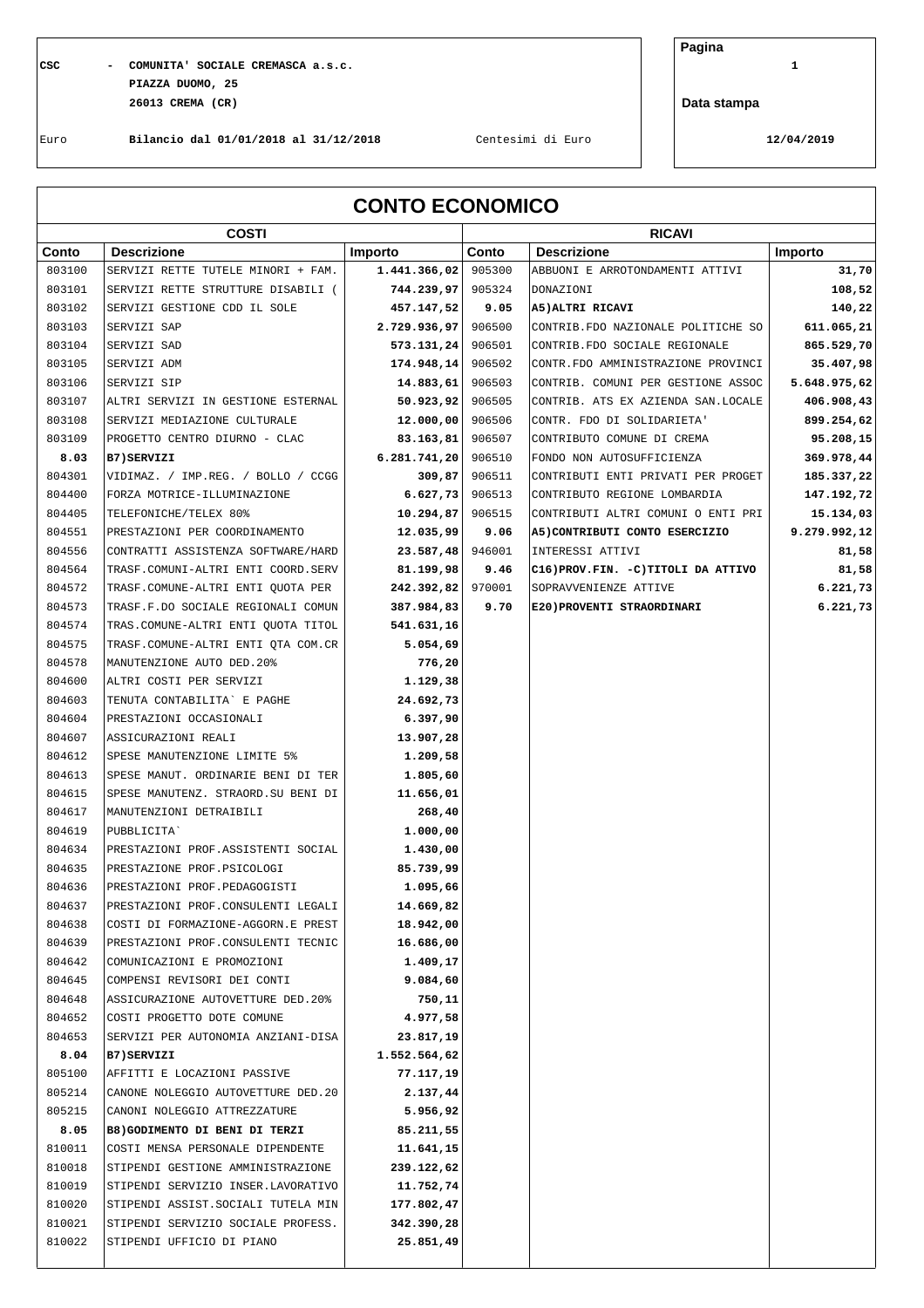$\mathbf{I}$ 

## **CSC - COMUNITA' SOCIALE CREMASCA a.s.c. 2 PIAZZA DUOMO, 25 26013 CREMA (CR)**

**Pagina**

**Data stampa**

Euro **Bilancio dal 01/01/2018 al 31/12/2018** Centesimi di Euro **12/04/2019**

| <b>CONTO ECONOMICO</b> |                                      |            |       |                    |         |
|------------------------|--------------------------------------|------------|-------|--------------------|---------|
|                        | <b>COSTI</b>                         |            |       | <b>RICAVI</b>      |         |
| Conto                  | <b>Descrizione</b>                   | Importo    | Conto | <b>Descrizione</b> | Importo |
| 810023                 | STIPENDI PSICOLOGI TUTELA MINORI I   | 38.514,04  |       |                    |         |
| 810024                 | STIPENDI EDUCATORI PROF.TUTELA MIN   | 15.287,91  |       |                    |         |
| 810100                 | SALARI FORMAZIONE LAVORO             | 45.783,60  |       |                    |         |
| 8.10                   | B9) PERSONALE -A) SALARI E STIPENDI  | 908.146,30 |       |                    |         |
| 811005                 | CONTRIBUTI INAIL                     | 13.621,02  |       |                    |         |
| 811022                 | CONTRIB. INPS GESTIONE AMMINIST.     | 11.507,96  |       |                    |         |
| 811023                 | CONTRIB. INPS SERV. INSERIM. LAVORAT | 340,93     |       |                    |         |
| 811024                 | CONTRIB. INPS ASS. SOCIALI TUTELA M  | 8.867,70   |       |                    |         |
| 811025                 | CONTRIB. INPS SERV. SOCIALE PROFESS  | 21.693,67  |       |                    |         |
| 811026                 | CONTRIB. INPS UFFICIO DI PIANO       | 4.134,71   |       |                    |         |
| 811027                 | CONTRIB. INPS PSICOLOGI TUTELA MIN   | 2.470,19   |       |                    |         |
| 811028                 | CONTRIB. INPS EDUC. PROF. TUTELA MIN | 293,20     |       |                    |         |
| 811041                 | INPS-EX INPDAP GESTIONE AMMINISTR.   | 52.448,39  |       |                    |         |
| 811042                 | INPS-EX INPDAP SERV. INSERIM. LAVORA | 3.021,79   |       |                    |         |
| 811043                 | INPS-EX INPDAP ASS. SOCIALI TUTELA   | 39.664,79  |       |                    |         |
| 811044                 | INPS-EX INPDAP SERVIZIO SOCIALE PR   | 76.611,41  |       |                    |         |
| 811045                 | INPS-EX INPDAP PSICOLOGI TUTELA MI   | 7.631,61   |       |                    |         |
| 811046                 | INPS-EX INPDAP EDUC.PROF.TUTELA MI   | 4.049,31   |       |                    |         |
| 811047                 | INPS-EX INPDAP UFFICIO DI PIANO      | 21,18      |       |                    |         |
| 8.11                   | B9) PERSONALE -B) ONERI SOCIALI      | 246.377,86 |       |                    |         |
| 812000                 | ACCANTONAMENTI PER TFR               | 60.286,18  |       |                    |         |
| 812006                 |                                      |            |       |                    |         |
|                        | ACCANT. FDO PENSIONE EURIZON/MEDIU   | 1.725,39   |       |                    |         |
| 812008                 | ACCANTONAMENTO FDO PENSIONE ALLEAT   | 4.893,79   |       |                    |         |
| 8.12                   | B9) PERSONALE -C) T.F.R.             | 66.905,36  |       |                    |         |
| 820600                 | AMMOR.TO ALTRI COSTI PLURIENNALI     | 2.407,18   |       |                    |         |
| 8.20                   | B10) AMMORTAMENTI -A) IMMOB/ONI IMMA | 2.407,18   |       |                    |         |
| 821500                 | AMMOR.TO ATTREZZATURE                | 1.350,72   |       |                    |         |
| 821601                 | AMMOR.TO AUTOMEZZI                   | 5.000,00   |       |                    |         |
| 821602                 | AMMOR.TO MACCHINE D'UFFICIO          | 3.348,94   |       |                    |         |
| 821604                 | AMMOR.TO MOBILI ED ARREDI            | 3.988,86   |       |                    |         |
| 8.21                   | B10) AMMORTAMENTI -B) IMMOB/NI MATER | 13.688,52  |       |                    |         |
| 835100                 | IMPOSTE E TASSE DELL'ESERCIZIO       | 447,08     |       |                    |         |
| 835104                 | IMPOSTE COMUNALI                     | 1.683,00   |       |                    |         |
| 835501                 | CARBURANTI, LUBRIFICANTI E SIMILI    | 3.778,82   |       |                    |         |
| 835502                 | BOLLI AUTOMEZZI                      | 249,55     |       |                    |         |
| 835503                 | RISCALDAMENTO - GAS NATURALE - PEL   | 6.571, 91  |       |                    |         |
| 835505                 | SPESE PER CONVEGNI                   | 1.306,53   |       |                    |         |
| 835506                 | SPESE FISCALMENTE INDEDUCIBILI       | 383,79     |       |                    |         |
| 835508                 | SPESE GENERALI VARIE                 | 1.498,50   |       |                    |         |
| 835509                 | LIBRI/ABB.RIVISTE QUOTID.E SOFTWAR   | 603,80     |       |                    |         |
| 835510                 | POSTALI E VALORI BOLLATI             | 1.580,19   |       |                    |         |
| 835516                 | SPESE DI RAPPRESENTANZA              | 2.889,62   |       |                    |         |
| 835517                 | BENI STRUMENTALI DEPERIBILI          | 49,99      |       |                    |         |
| 835518                 | SCONTI/ARROTONDAMENTI PASSIVI        | 37,12      |       |                    |         |
| 835527                 | CANCELLERIA E STAMPATI               | 2.368,25   |       |                    |         |
| 835528                 | CAT FULL SERVICE                     | 5.950,81   |       |                    |         |
| 835534                 | CONSUMO ACQUA                        | 219,05     |       |                    |         |
| 835536                 | RIMBORSO SPESE COLLABORATORI         | 1.096,00   |       |                    |         |
|                        |                                      |            |       |                    |         |
| 835539                 | CONTRIBUTI E QUOTE ASSOCIATIVE       | 859,90     |       |                    |         |
| 835541                 | PULIZIE LOCALI                       | 8.601,00   |       |                    |         |
| 835551                 | BOLLI AUTOVETTURE DED.20%            | 236,06     |       |                    |         |
| 835571                 | CARB./LUBR. E SIMILI DED.20%         | 2.674,72   |       |                    |         |
| 835572                 | COSTI AUTO DED.20%                   | 2.049,48   |       |                    |         |
|                        |                                      |            |       |                    |         |